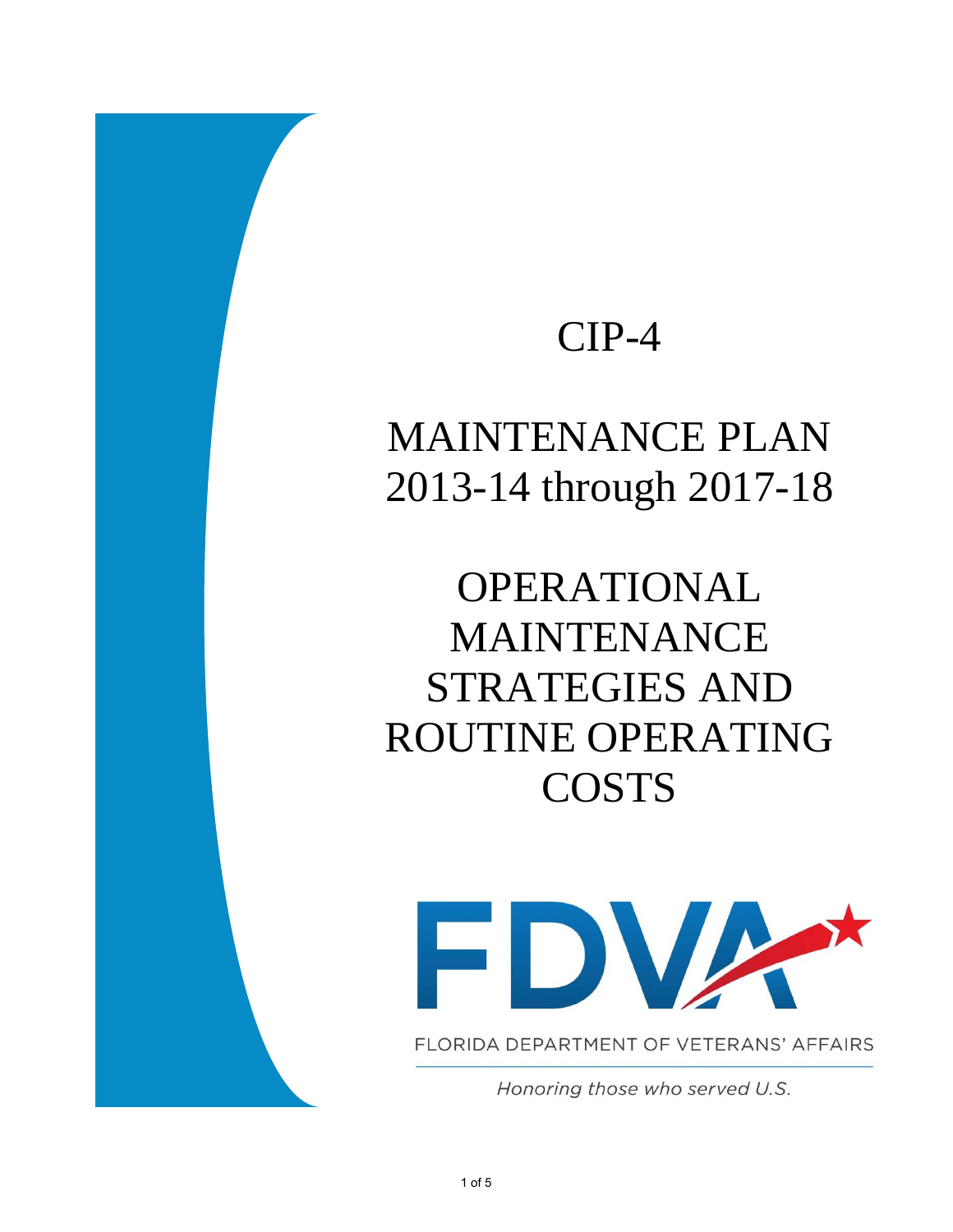|                               |                                              | Florida Department of Veterans' Affairs                                                                           |            |            |            |              |
|-------------------------------|----------------------------------------------|-------------------------------------------------------------------------------------------------------------------|------------|------------|------------|--------------|
| Service:                      | Veterans' Homes                              |                                                                                                                   |            |            |            |              |
| <b>Square Feet</b>            |                                              |                                                                                                                   |            |            |            |              |
| <b>Managed</b>                | FY 2012-13                                   | FY 2013-14                                                                                                        | FY 2014-15 | FY 2015-16 | FY 2016-17 | FY 2017-18   |
|                               | 562,353                                      | 562,353                                                                                                           | 562,353    | 562,353    | 562,353    | 562,353      |
|                               |                                              | (NOTE: For FY 2012-13, enter the total square feet for facilities managed by your agency as indicated in the most |            |            |            |              |
|                               | all new square feet requested by that time.) | recent Facilities Inventory of the Department of Management Services. In each subsequent year, add to this total  |            |            |            |              |
|                               |                                              | <b>EXISTING FACILITIES (All square feet listed above for FY 2012-13):</b>                                         |            |            |            |              |
| Preventive Maintenance:       |                                              |                                                                                                                   |            |            |            |              |
|                               | <b>Fund Code</b>                             | FY 2013-14                                                                                                        | FY 2014-15 | FY 2015-16 | FY 2016-17 | FY 2017-18   |
| Salaries &<br><b>Benefits</b> | 2516                                         | 252,312                                                                                                           | 258,690    | 265,085    | 271,712    | 279,863      |
|                               | <b>SUBTOTAL</b>                              | 252,312                                                                                                           | 258,690    | 265,085    | 271,712    | 279,863      |
| <b>OPS</b>                    | 26516                                        | 7                                                                                                                 | 7          | 7          | 7          | <sup>'</sup> |
|                               | <b>SUBTOTAL</b>                              | 7                                                                                                                 | 7          | 7          | 7          | 7            |
| Expenses                      | 2516                                         | 923,369                                                                                                           | 946,453    | 970,115    | 994,368    | 1,018,232    |
|                               | <b>SUBTOTAL</b>                              | 923,369                                                                                                           | 946,453    | 970,115    | 994,368    | 1,018,232    |
| Other<br>(specify)            | 2516                                         |                                                                                                                   |            |            |            |              |
|                               | SUBTOTAL                                     |                                                                                                                   |            |            |            |              |
| Fund Totals 2516              |                                              | 1,175,688                                                                                                         | 1,205,150  | 1,235,207  | 1,266,087  | 1,298,102    |
|                               |                                              |                                                                                                                   |            |            |            |              |
|                               | <b>TOTAL</b>                                 | 1,175,688                                                                                                         | 1,205,150  | 1,235,207  | 1,266,087  | 1,298,102    |
| <b>General Maintenance</b>    |                                              |                                                                                                                   |            |            |            |              |
|                               | <b>Fund Code</b>                             | FY 2013-14                                                                                                        | FY 2014-15 | FY 2015-16 | FY 2016-17 | FY 2017-18   |
| Salaries &<br>Benefits        | 2516                                         | 504,624                                                                                                           | 517,239    | 530,170    | 543,425    | 556,467      |
|                               | <b>SUBTOTAL</b>                              | 504,624                                                                                                           | 517,239    | 530,170    | 543,425    | 556,467      |
| <b>OPS</b>                    | 2516                                         | 13                                                                                                                | 13         | 14         | 14         | 14           |
|                               | <b>SUBTOTAL</b>                              | 13                                                                                                                | 13         | 14         | 14         | 14           |

**CIP-4: Service-Level Operational Maintenance Budget**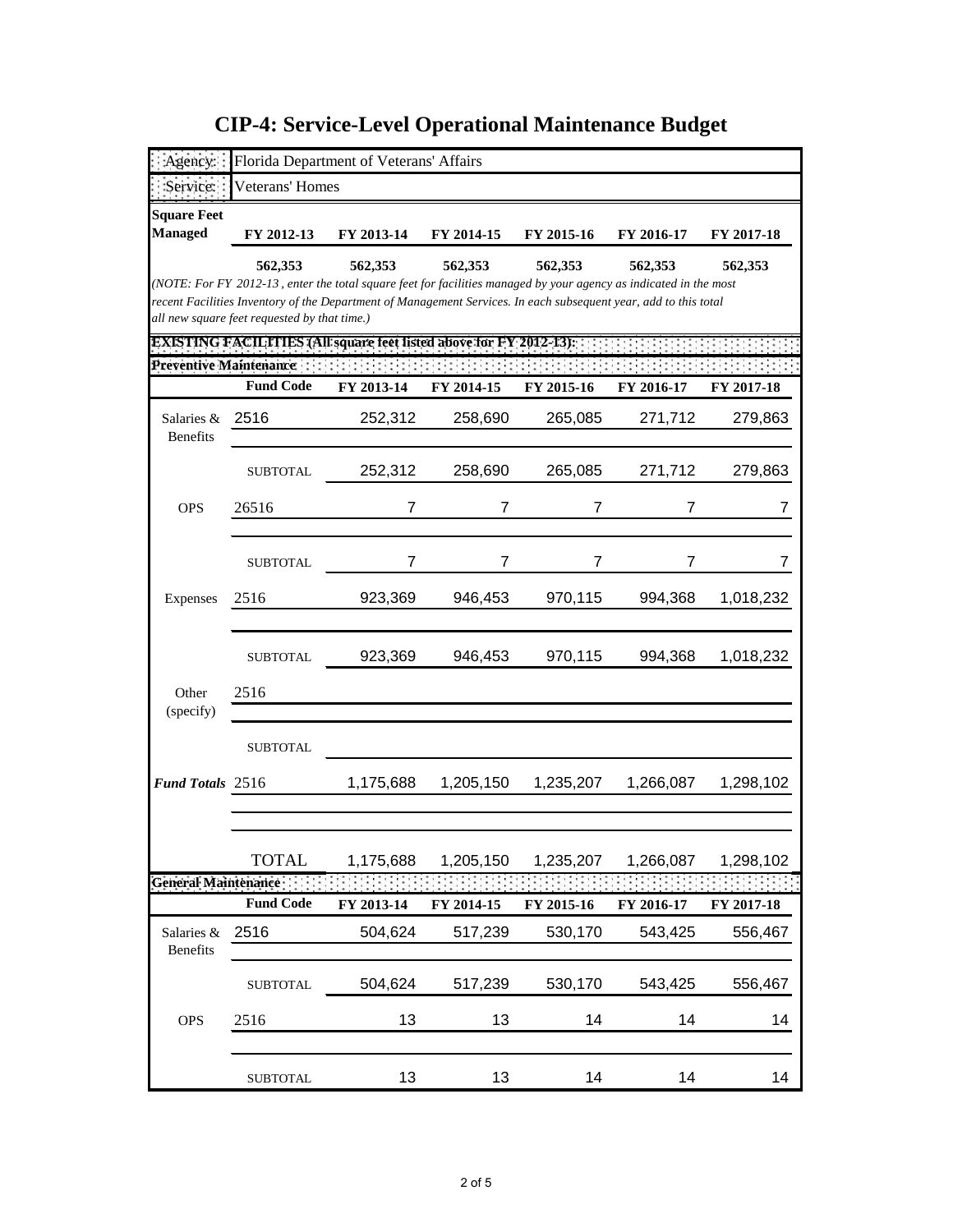| Expenses               | 2516             | 1,846,738                                                                 | 1,892,907        | 1,940,229      | 1,988,735      | 2,036,455  |
|------------------------|------------------|---------------------------------------------------------------------------|------------------|----------------|----------------|------------|
|                        | <b>SUBTOTAL</b>  | 1,846,738                                                                 | 1,892,907        | 1,940,229      | 1,988,735      | 2,036,455  |
| Other                  | 2516             |                                                                           |                  |                |                |            |
| (specify)              |                  |                                                                           |                  |                |                |            |
|                        | <b>SUBTOTAL</b>  |                                                                           |                  |                |                |            |
| Fund Totals 2516       |                  | 2,351,375                                                                 | 2,410,159        | 2,470,413      | 2,532,174      | 2,592,936  |
|                        |                  |                                                                           |                  |                |                |            |
|                        | <b>TOTAL</b>     | 2,351,375                                                                 | 2,410,159        | 2,470,413      | 2,532,174      | 2,592,936  |
|                        |                  | Routine: Operating Costs [11] [11] [11]                                   | $-1 - 1 - 1 = 1$ |                |                |            |
|                        | <b>Fund Code</b> | FY 2013-14                                                                | FY 2014-15       | FY 2015-16     | FY 2016-17     | FY 2017-18 |
| Salaries &             | 2516             | 252,312                                                                   | 258,620          | 265,085        | 271,712        | 277,146    |
| Benefits               |                  |                                                                           |                  |                |                |            |
|                        | <b>SUBTOTAL</b>  | 252,312                                                                   | 258,620          | 265,085        | 271,712        | 277,146    |
| <b>OPS</b>             | 2516             | $\overline{7}$                                                            | $\overline{7}$   | $\overline{7}$ | $\overline{7}$ | 7          |
|                        |                  |                                                                           |                  |                |                |            |
|                        | <b>SUBTOTAL</b>  | 7                                                                         | $\overline{7}$   | 7              | 7              | 7          |
| Expenses               | 2516             | 923,369                                                                   | 946,453          | 970,115        | 994,368        | 1,018,232  |
|                        |                  |                                                                           |                  |                |                |            |
|                        | <b>SUBTOTAL</b>  | 923,369                                                                   | 946,453          | 970,115        | 994,368        | 1,018,232  |
| Other                  | 2516             |                                                                           |                  |                |                |            |
| (specify)              |                  |                                                                           |                  |                |                |            |
|                        | <b>SUBTOTAL</b>  |                                                                           |                  |                |                |            |
| Fund Totals 2516       |                  | 1,175,688                                                                 | 1,205,080        | 1,235,207      | 1,266,087      | 1,295,385  |
|                        |                  |                                                                           |                  |                |                |            |
|                        |                  |                                                                           |                  |                |                |            |
|                        | <b>TOTAL</b>     | 1,175,688                                                                 | 1,205,080        | 1,235,207      | 1,266,087      | 1,295,385  |
| Preventive Maintenance |                  | NEW FACILITIES (Only those square feet added in FY 2012-2013 and beyond): |                  |                |                |            |
|                        | <b>Fund Code</b> | FY 2013-14                                                                | FY 2014-15       | FY 2015-16     | FY 2016-17     | FY 2017-18 |
| Salaries &             |                  |                                                                           |                  |                |                |            |
| <b>Benefits</b>        |                  |                                                                           |                  |                |                |            |
|                        | <b>SUBTOTAL</b>  |                                                                           |                  |                |                |            |

**CIP-4: Service-Level Operational Maintenance Budget**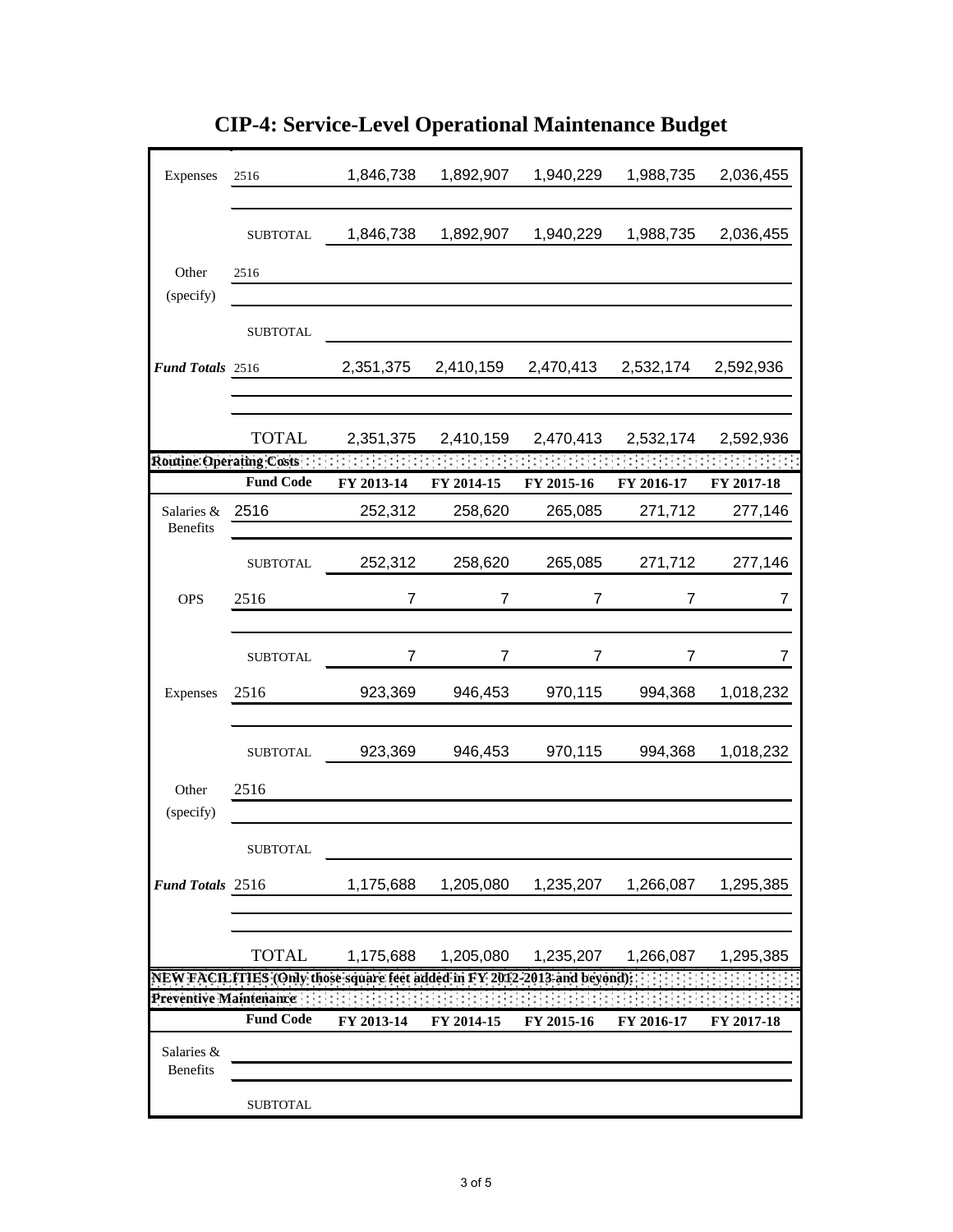| <b>OPS</b>                    |                  |            |            |                                                                                        |            |                 |
|-------------------------------|------------------|------------|------------|----------------------------------------------------------------------------------------|------------|-----------------|
| Expenses                      | ${\tt SUBTOTAL}$ |            |            |                                                                                        |            |                 |
| Other                         | <b>SUBTOTAL</b>  |            |            |                                                                                        |            |                 |
| (specify)                     | <b>SUBTOTAL</b>  |            |            |                                                                                        |            |                 |
| <b>Fund Totals</b>            |                  |            |            |                                                                                        |            |                 |
|                               | <b>TOTAL</b>     |            |            | General Maintenance and a state of the state of the state of the state of the state of |            | <b>START AT</b> |
|                               | <b>Fund Code</b> | FY 2013-14 | FY 2014-15 | FY 2015-16                                                                             | FY 2016-17 | FY 2017-18      |
| Salaries &<br><b>Benefits</b> |                  |            |            |                                                                                        |            |                 |
|                               | <b>SUBTOTAL</b>  |            |            |                                                                                        |            |                 |
| <b>OPS</b>                    |                  |            |            |                                                                                        |            |                 |
|                               | <b>SUBTOTAL</b>  |            |            |                                                                                        |            |                 |
| Expenses                      |                  |            |            |                                                                                        |            |                 |
|                               | ${\tt SUBTOTAL}$ |            |            |                                                                                        |            |                 |
| Other<br>(specify)            |                  |            |            |                                                                                        |            |                 |
| <b>Fund Totals</b>            | ${\tt SUBTOTAL}$ |            |            |                                                                                        |            |                 |
|                               |                  |            |            |                                                                                        |            |                 |
|                               | <b>TOTAL</b>     |            |            |                                                                                        |            |                 |

**CIP-4: Service-Level Operational Maintenance Budget**